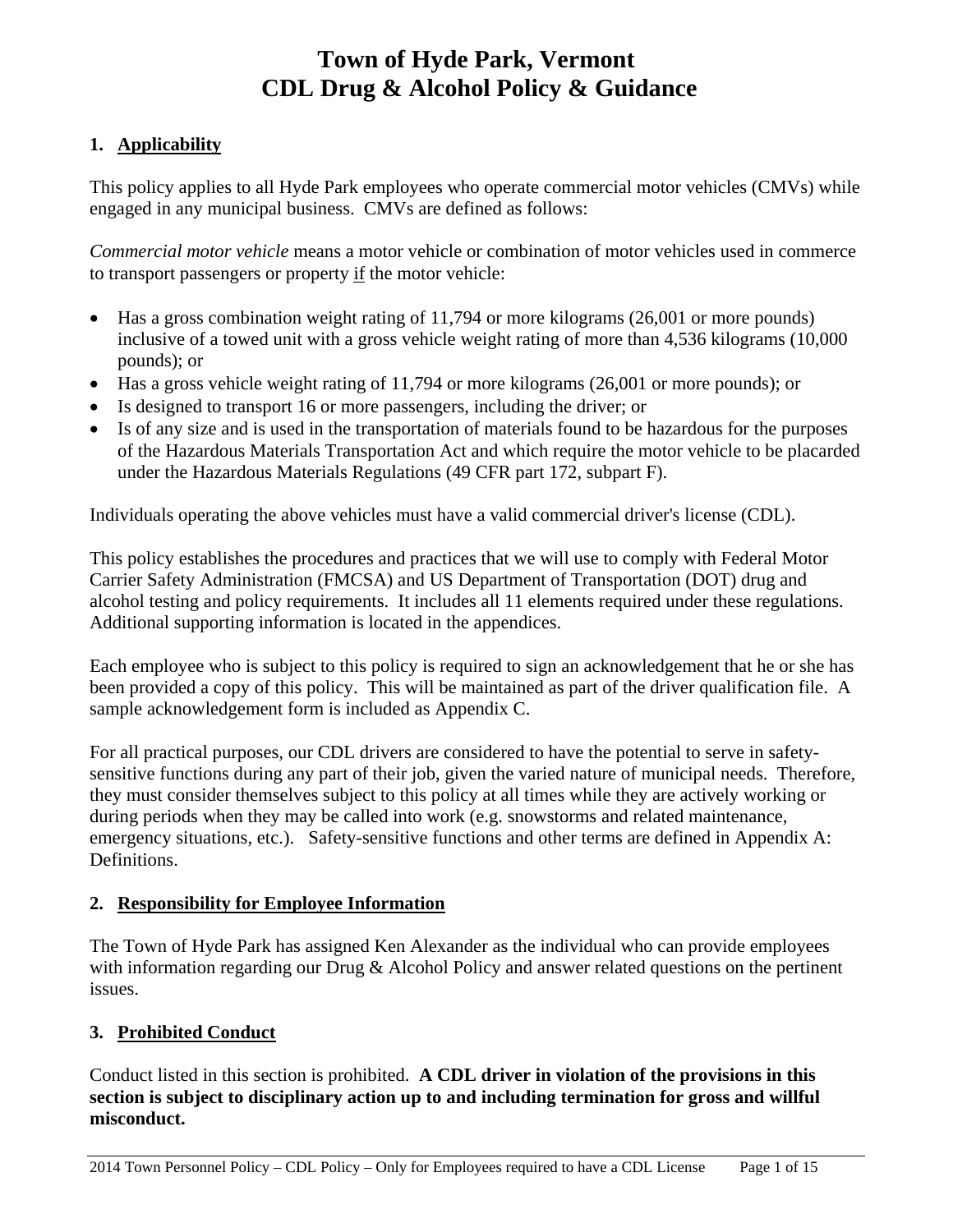- A driver is prohibited from performing–and the employer is prohibited from using a driver to perform–safety-sensitive functions upon notification of a verified positive, substituted or adulterated drug test result or an EBT alcohol test result indicating a measured alcohol concentration of 0.02% or greater, regardless of when the drug or alcohol was ingested and regardless of whether or not the driver is under the influence of alcohol or using drugs, as defined in federal, state or local law.
- Having a verified positive, adulterated or substituted drug test result.
- Refusal to submit to test (alcohol or controlled substance test)*.* See Appendix A for the definition of "test refusal".
- All CDL drivers are prohibited from reporting for duty or remaining on duty any time there is a quantifiable presence of a prohibited drug in the body above the minimum thresholds defined in 49 CFR PART 40, as amended.
- Each covered employee is prohibited from consuming alcohol while performing safety-sensitive job functions or while on-call to perform safety-sensitive job functions. An on-call employee who has consumed alcohol must acknowledge the use of alcohol at the time that he/she is called to report for duty. The covered employee will subsequently be relieved of his/her on-call responsibilities.
- No covered employee shall consume alcohol within four (4) hours prior to the performance of safety-sensitive job functions.
- The municipality will not permit any covered employee to perform or continue to perform safetysensitive functions if it has actual knowledge that the employee is using alcohol or has used alcohol within the previous 4 hours or is under the influence of alcohol or an illicit substance. Furthermore, the employee is prohibited from operating a CMV under these circumstances.
- Misuse or impairment by authorized drug use, which may affect work performance or pose a danger to the safety of the driver or others. Drivers are required to inform the employer's designated representative of any therapeutic drug use.
- Each CDL driver is prohibited from reporting to work or remaining on duty requiring the performance of safety-sensitive functions while having an alcohol concentration of 0.02% or greater regardless of when the alcohol was consumed.
- No covered employee shall consume alcohol for eight (8) hours following involvement in an accident or until he/she submits to the post-accident drug/alcohol test, whichever occurs first.
- Consistent with the Drug-free Workplace Act of 1988, all drivers subject to this policy are prohibited from engaging in the unlawful manufacture, distribution, dispensing, possession, or use of prohibited substances in the work place including company premises, vehicles, while in uniform or while on municipal business.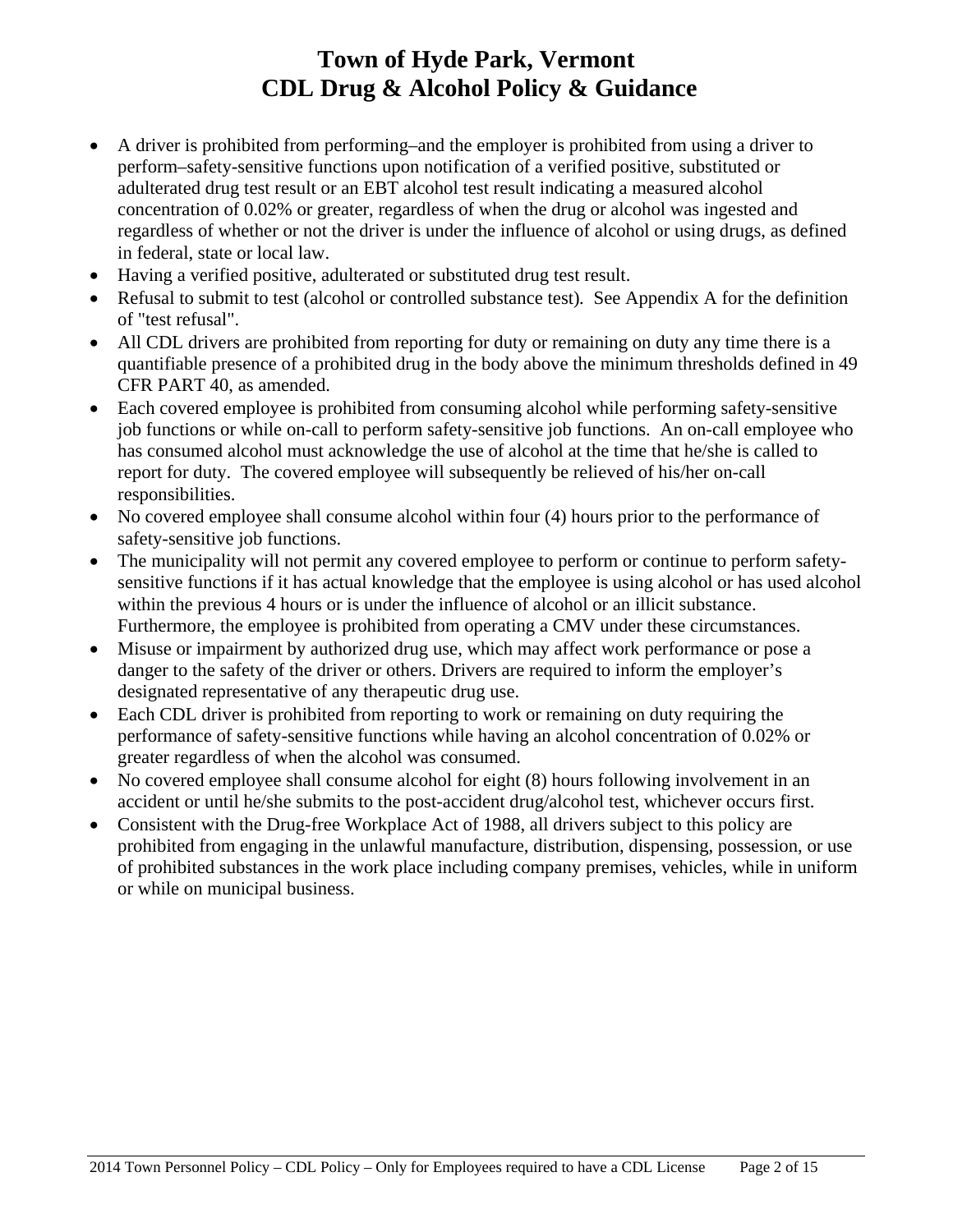### **4. Testing**

All CDL drivers will be subject to testing in accordance with DOT requirements. Prescribed testing includes: pre-employment, random, reasonable suspicion, post-accident, return to duty, and follow-up, if applicable. All CDL drivers will be placed into a random testing pool, which currently is administered by **Occupational Drug Testing, LLC** (ODT) (contact information in Appendix B).

Testing shall be conducted in a manner to assure a high degree of accuracy and reliability and using techniques, equipment, and laboratory facilities which have been approved by the U.S. Department of Health and Human Service (DHHS). All testing will be conducted consistent with the procedures set forth in 49 CFR Part 40, as amended. The procedures will be performed in a private, confidential manner, and every effort will be made to protect the employee, the integrity of the drug testing procedure, and the validity of the test result.

#### Drug Testing Process

The drugs that will be tested for include marijuana, cocaine, opiates, amphetamines, and phencyclidine. After the identity of the donor is checked using picture identification, a urine specimen will be collected using the split specimen collection method described in 49 CFR Part 40, as amended. Each specimen will be accompanied by a DOT Chain of Custody and Control Form and identified using a unique identification number that attributes the specimen to the correct individual. The specimen analysis will be conducted at a DHHS certified laboratory.

An initial drug screen and validity test will be conducted on the primary urine specimen. For those specimens that are not negative, a confirmatory Gas Chromatography/Mass Spectrometry (GC/MS) test will be performed. The test will be considered positive if the amounts of the drug(s) and/or its metabolites identified by the GC/MS test are above the minimum thresholds established in 49 CFR Part 40, as amended. Current cutoff and testing limits are listed in Appendix D).

### **Note: If a drug test produces a result of negative dilute (see Appendix A: Definitions), the employer does not require the donor to submit to another specimen collection.**

The test results from the DHHS certified laboratory will be reported to a Medical Review Officer. A Medical Review Officer (MRO) is a licensed physician with detailed knowledge of substance abuse disorders and drug testing. The MRO will review the test results to ensure the scientific validity of the test and to determine whether there is a legitimate medical explanation for a confirmed positive, substituted, or adulterated test result. The MRO will:

• Attempt to contact the employee to notify the employee of the non-negative laboratory result and provide the employee with an opportunity to explain the confirmed laboratory test result.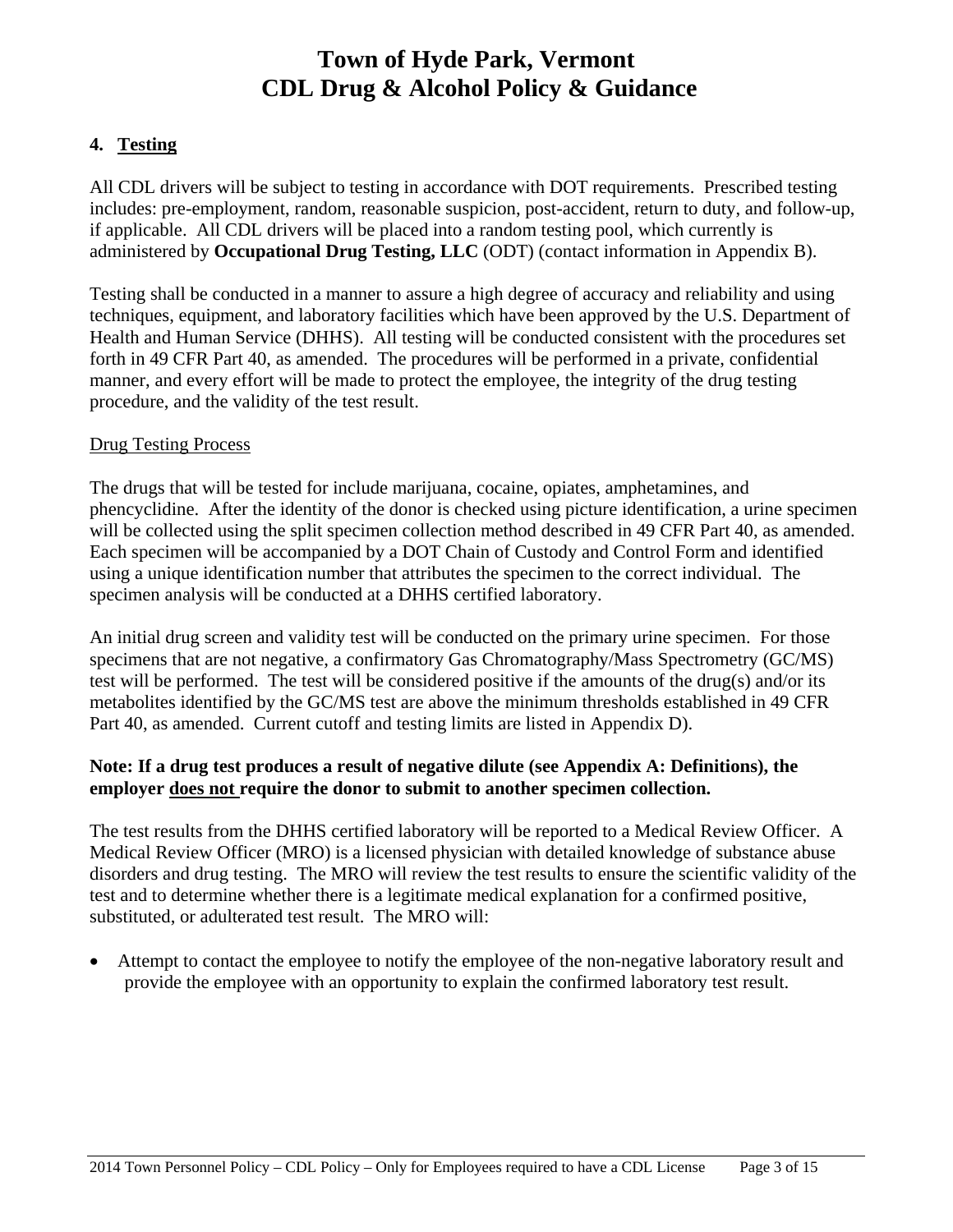- Review the employee's medical history and/or medical records as appropriate to determine whether there is a legitimate medical explanation for a non-negative laboratory result. If no legitimate medical explanation is found, the test will be confirmed as a verified positive or a refusal to test and reported to the Town's Designated Employer Representative (DER). If a legitimate explanation is found, the MRO will report the test result as negative to the DER and no further action will be taken. If the test is invalid without a medical explanation, a retest will be conducted under direct observation.
- Any covered employee who questions the results of a required drug test performed under this policy may request that the split specimen be tested (the collected specimen is split into 2 specimens at the testing facility). The split specimen test must be conducted at a second DHHScertified laboratory with no affiliation with the laboratory that analyzed the primary specimen. The test must be conducted on the split specimen that was provided by the employee at the same time as the primary specimen. The method of collecting, storing, and testing the split specimen will be consistent with the procedures set forth in 49 CFR Part 40, as amended. The employee's request for a split specimen test must be made to the Medical Review Officer within 72 hours of notice of the original specimen verified test result. Requests after 72 hours will only be accepted at the discretion of the MRO if the delay was due to documentable facts beyond the control of the employee.

#### **Note: The municipality will take the cost of the split specimen out of the individual's paycheck.**

- If the analysis of the split specimen fails to confirm the presence of the drug(s) detected in the primary specimen, if the split specimen is not able to be analyzed, or if the results of the split specimen are not scientifically adequate, the MRO will declare the original test to be canceled and will direct a retest of the employee under direct observation. The retest must occur as quickly after notification as possible.
- The split specimen will be stored at the initial laboratory until the analysis of the primary specimen is completed. If the primary specimen tests negative, the split specimen will be discarded. If the primary specimen tests positive, the split specimen will be retained for testing if so requested by the employee through the Medical Review Officer. If the primary specimen is positive, both the primary and split specimens will be retained in frozen storage for one year.

#### Observed Collections

See observed collection in Appendix A: Definitions. Consistent with 49 CFR Part 40, collection under direct observation by a person of the same gender with no advance notice will occur if:

- The laboratory reports to the MRO that a specimen is invalid, and the MRO reports to the municipality that there was not an adequate medical explanation for the result; or
- The MRO reports to the municipality that the original positive, adulterated, or substituted test result had to be cancelled because the test of the split specimen could not be performed.

The municipality must also mandate an observed collection of a specimen if the employee drug test is a return-to-duty test or a follow-up test. The collector must immediately conduct a collection under direct observation if: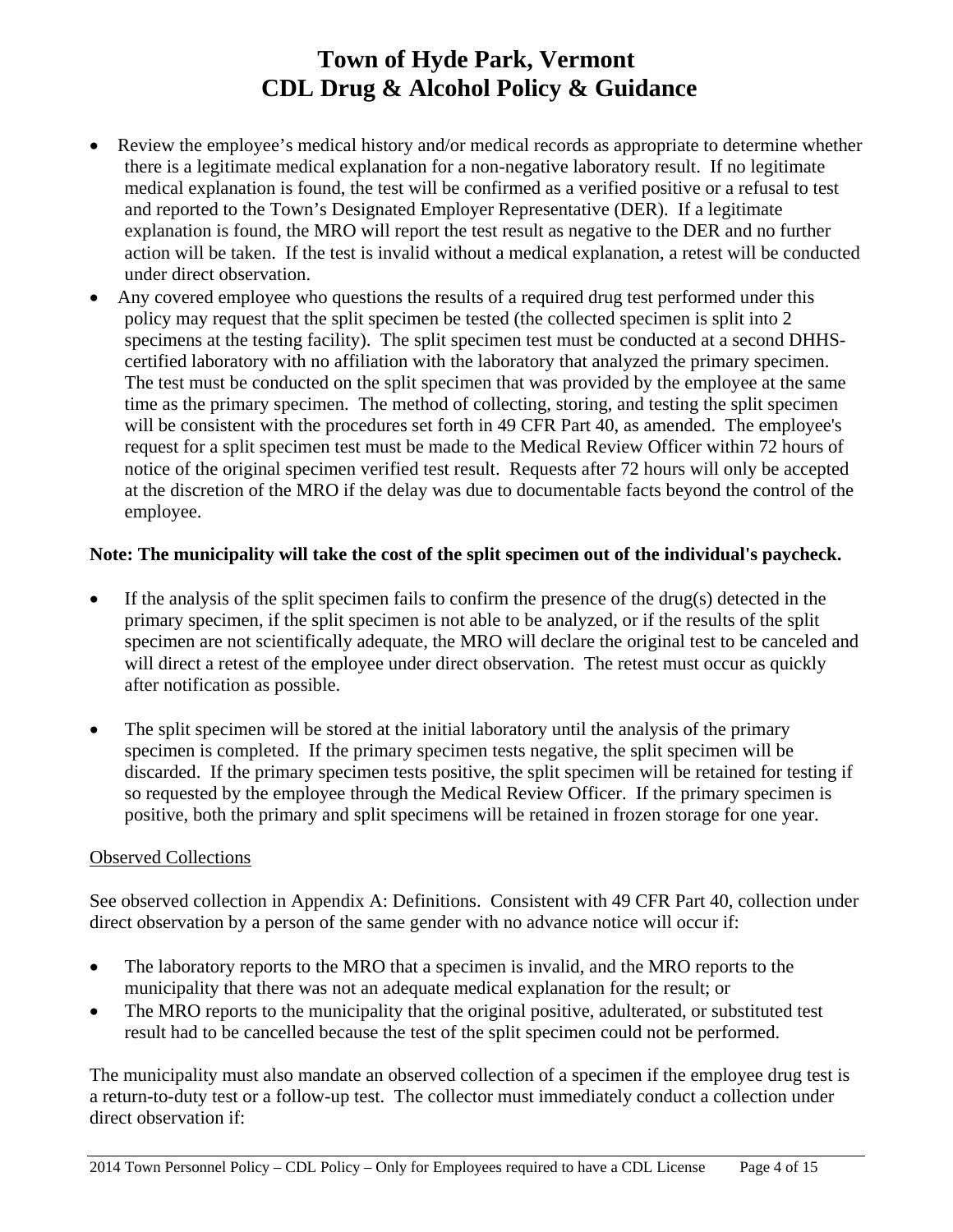- Directed by municipality to do so, or
- The collector observes materials brought to the collection site or the employee's conduct clearly indicates an attempt to tamper with a specimen, or
- The temperature of the original specimen was out of range, or
- The original specimen appeared to have been tampered with.

#### Alcohol Testing Process

Tests for breath alcohol concentration will be conducted by a trained Breath Alcohol Technician (BAT) using a National Highway Traffic Safety Administration (NHTSA)-approved Evidential Breath Testing device (EBT).

If the initial test results are positive, a confirmatory test will be conducted at least fifteen minutes after the completion of the initial test and will be performed by a trained BAT using a NHTSA-approved EBT. The EBT will identify each test with a unique sequential identification number. This number, time, and unit identifier will be provided on each EBT printout. The EBT printout, along with an approved alcohol testing form, will be used to document the testing, all results, and to attribute the test to the correct employee.

The test will be performed in a private, confidential manner as required by 49 CFR Part 40, as amended. The procedure will be followed as prescribed to protect the employee, to maintain the integrity of the alcohol testing procedures and ensure the validity of the test result. An employee who has a confirmed alcohol concentration of 0.04% or higher will be considered to have a positive alcohol test and will be in violation of this policy. The consequences of a positive alcohol test are described in Section 5, Consequences of a Positive Test.

Even though an employee who has a confirmed alcohol concentration of 0.02% to 0.039% is not considered positive, the employee shall still be removed from duty for at least twenty-four hours and will be subject to the following:

- Initial counseling by the supervisor to review the need to avoid alcohol use from any source during or proceeding work hours.
- If the employee has an alcohol test result of 0.02% to  $\leq$  0.039% two or more times within a six month period, the employee will be removed from duty and referred to a SAP (Substance Abuse Professional) for assessment and treatment.

#### **Note: The Selectboard may consult with the town attorney at any time on any matter in this policy, but in particular, because termination is not addressed or mandated by DOT or FMCSA regulations.**

An alcohol concentration of less than 0.02% will be considered a negative test.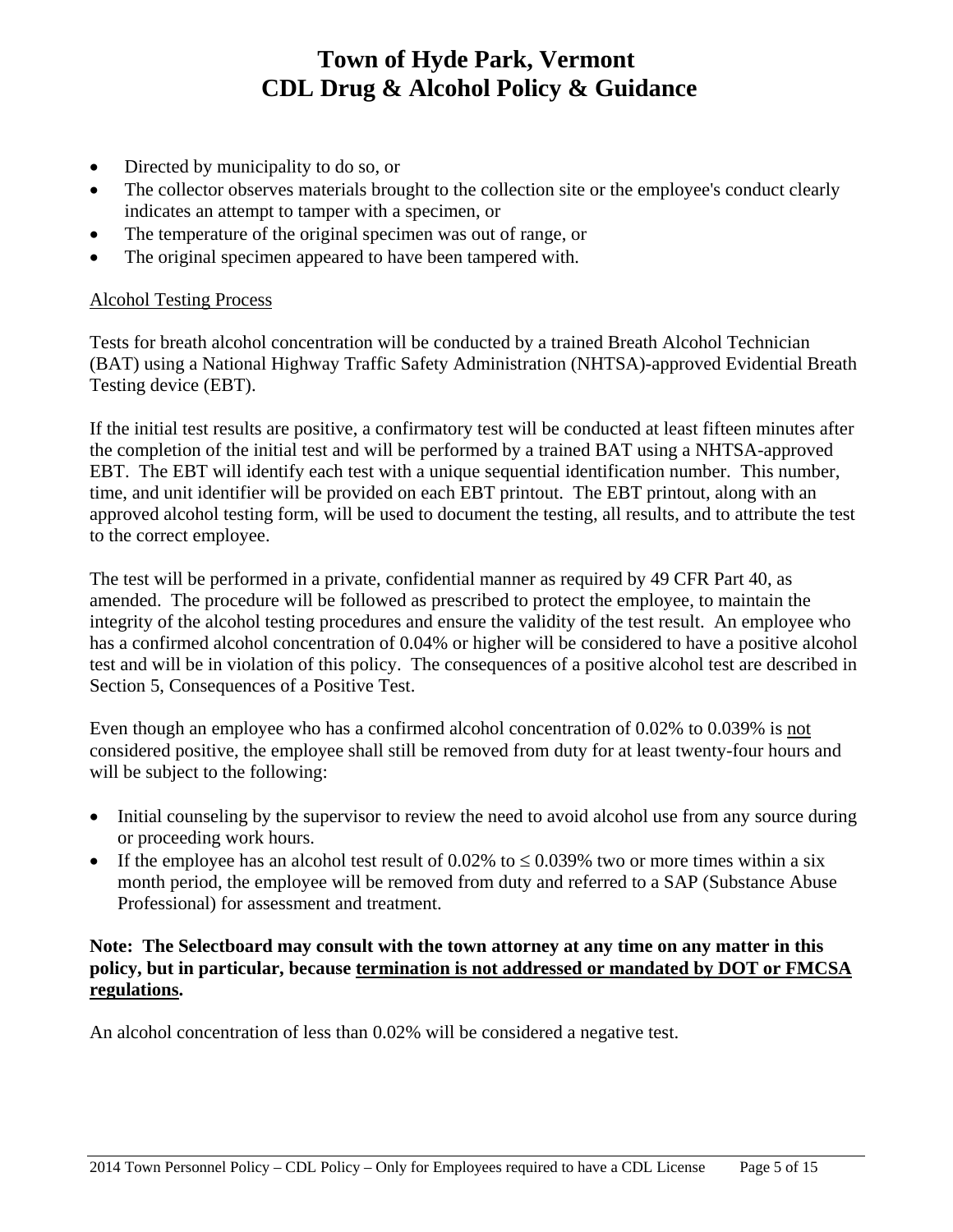The municipality affirms the need to protect individual dignity, privacy, and confidentiality throughout the testing process. If at any time the integrity of the testing procedures or the validity of the test results is compromised, the test will be canceled. Minor inconsistencies or procedural flaws that do not affect the test result will not result in a cancelled test.

#### Pre-employment Testing

All applicants for covered safety-sensitive positions shall undergo pre-employment urine **drug** testing. Pre- employment **alcohol** testing will NOT typically be performed. All offers of employment for covered positions shall be conditional upon the applicant passing the drug test. Pre-employment testing must be completed **prior** to the individual beginning work.

If an applicant fails a pre-employment drug test, the conditional offer of employment shall be rescinded. Prior to future consideration for employment, we must be provided with evidence from a substance abuse professional that meets with the requirements 49 CFR part 40 as amended, regarding the absence of drug dependency. A negative pre-employment drug test will also be required.

#### **Job applicants that have negative dilute drug test result will not be retested as outlined in section 4 Testing.**

When an employee is being placed, transferred, or promoted from a non-covered/non-CDL position to a covered (CDL) position and that person submits a drug test with a verified positive result, the employee may be subject to disciplinary action as outlined in the municipal personnel policies. That employee will also be eliminated from consideration for the position which triggered the need for the pre-employment test.

If a pre-employment/pre-transfer test is canceled for any reason, we will require the applicant to take and pass a pre-employment drug test before the individual is placed into a covered CDL position or duties.

Note: The employer is not required to administer a controlled substances pre-employment test when the following conditions are met: the driver has participated in a controlled substances testing program that meets the requirements of 49 CFR within the previous 30 days; and while participating in that program, either was tested for controlled substances within the past 6 months (from the date of application to the municipality) or participated in the random controlled substances testing program for the previous 12 months (from the date of application to the municipality). The prospective municipal employer must also ensure that no prior known employer of the driver has records of a violation of 49 CFR or of the controlled substances use rule of another DOT agency within the previous six months. If the above conditions are not clearly met, and due to the complexity of assuring the above conditions and the fact that PACIF will cover the cost of pre-employment drug testing, the Town of Hyde Park will then require pre-employment drug testing for the new CDL hire.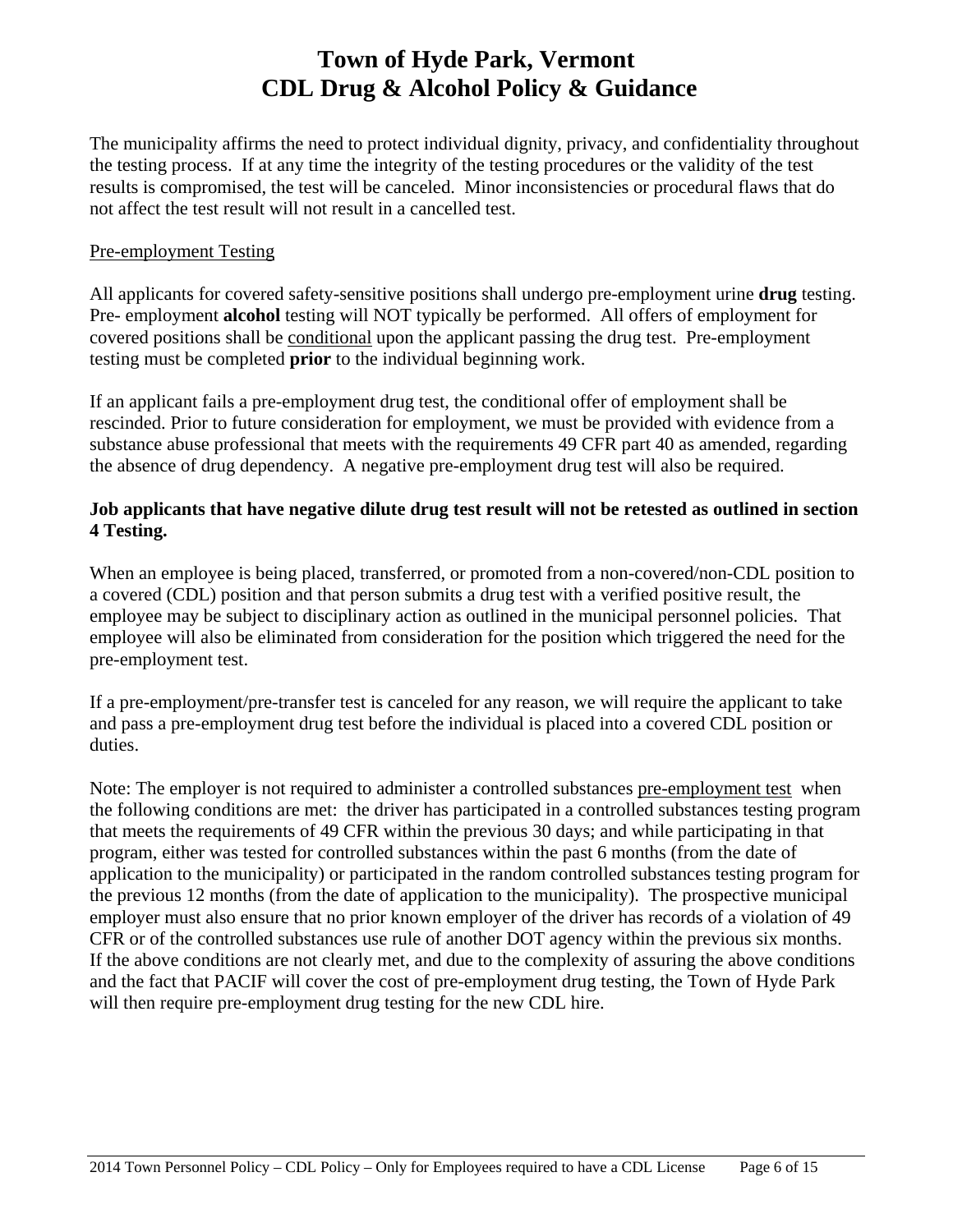#### Random Testing

All covered employees will be subject to random, unannounced testing. There is no discretion on the part of management in the selection and notification of the individuals who are to be tested. The selection of employees is made by a scientifically valid method of randomly generating an employee identifier from the pool of safety-sensitive employees. All municipal CDL drivers have been placed in the VLCT PACIF-sponsored Drug & Alcohol Testing Pool that is operated by the third party administrator Occupational Drug Testing, LLC (ODT).

The dates for administering unannounced testing are randomly selected, with a minimum percentage of the pool's drivers selected for drug testing, alcohol testing or both each quarter, as required by Federal regulations.

Random drug tests can be conducted at any time during an employee's shift. Random alcohol tests can be performed just before, during, or just after the performance of a safety-sensitive duty. Employees are required to proceed immediately to the collection site or make themselves immediately available to collectors when they notified that they have been selected for testing.

**Note: With a positive drug and alcohol tests, the individual be referred to a substance abuse professional (SAP). Costs for treatment are borne by the employee. The employee will NOT be terminated at the first offense, and must be given an opportunity to complete counseling and attempt to return to duty. The return to duty and follow up sections below are included in the town's program.** 

#### Reasonable Suspicion Testing

All covered employees will be subject to a reasonable suspicion drug and/or alcohol test when there is a reasonable suspicion to believe that drug or alcohol use is occurring or has recently occurred. Reasonable suspicion shall mean that there is objective evidence, based upon specific, contemporaneous, describable observations of the employee's appearance, behavior, speech or body odor that are consistent with possible drug use and/or alcohol misuse.

Reasonable suspicion drug test referrals will only be made by a supervisory individual who has received "reasonable suspicion training" in accordance with FMCSA regulations. The training ensures that supervisors have the skills and knowledge to objectively detect the signs and symptoms of drug and alcohol use in employees covered by this policy.

A reasonable suspicion alcohol test can only be conducted just before, during, or just after the performance of a safety-sensitive job function. A reasonable suspicion drug test can be performed any time the covered employee is on duty.

The Town of Hyde Park shall be responsible for transporting the employee who will be undergoing a reasonable suspicion test to the testing site identified by ODT. Supervisors should avoid placing themselves and/or others into a situation which might endanger the physical safety of those present. An employee who refuses an instruction to submit to a reasonable suspicion drug/alcohol test shall not be permitted to finish his or her shift and may be subject to immediate termination due to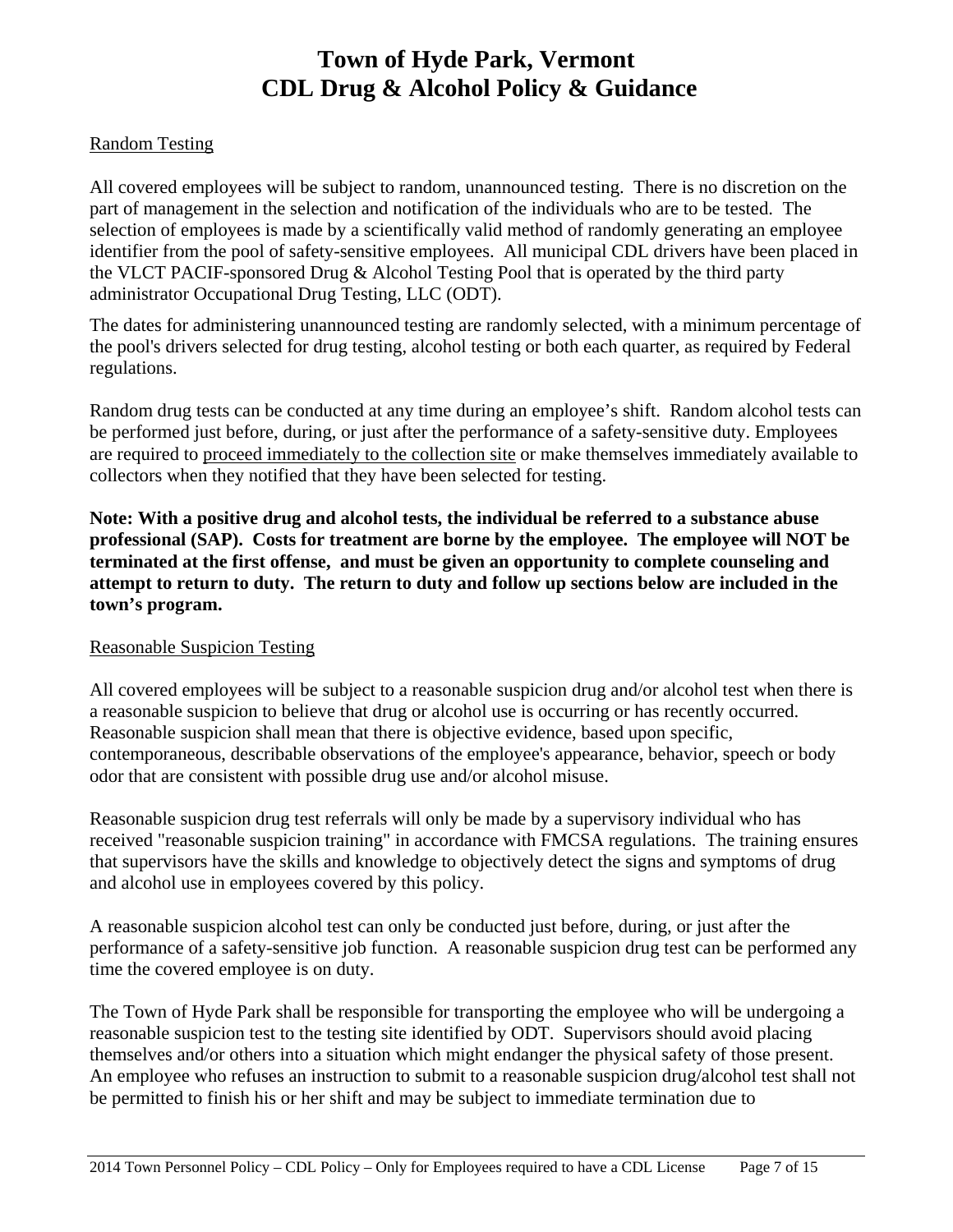insubordination. Failure to submit to a reasonable suspicion test is a prohibited conduct (refusal to test), the consequences of which are outlined in section 5, Consequences of a Positive Test.

A written record of the observations that led to a reasonable suspicion drug/alcohol test shall be prepared and signed by the supervisor making the observation prior to the release of the test results. This written record shall be submitted to [*name of person who retains HR-related records*].

#### Post Accident Testing

All covered employees will be required to undergo post-accident urine and breath testing if they are involved in an accident with a CMV that meets the criteria outlined in the following chart:

| If the accident involved any of the<br>following:                      | Qualifying event: Was a<br>citation issued to the CMV<br>driver? | Must test be performed by<br>employer? |
|------------------------------------------------------------------------|------------------------------------------------------------------|----------------------------------------|
| Human fatality                                                         | <b>YES</b>                                                       | <b>YES</b>                             |
| Human fatality                                                         | N <sub>O</sub>                                                   | <b>YES</b>                             |
| Bodily injury with immediate medical<br>treatment away from the scene. | YES                                                              | YES                                    |
| Bodily injury with immediate medical<br>treatment away from the scene. | N <sub>O</sub>                                                   | N <sub>O</sub>                         |
| Disabling damage to any motor vehicle<br>requiring tow away.           | <b>YES</b>                                                       | <b>YES</b>                             |
| Disabling damage to any motor vehicle<br>requiring tow away.           | NO                                                               | N <sub>O</sub>                         |

If an alcohol test required by this section is not administered within two hours following the accident, the municipality will document and maintain a record stating the reason(s) why the test was not promptly administered. If an alcohol test required by this section is not administered within eight hours following the accident, the municipality will cease attempts to administer an alcohol test and will document the conditions that led to the time delay and failure to test.

If a controlled substances test required by this section is not administered within 32 hours following the accident, the municipality will cease attempts to administer a controlled substances test and will document and maintain a record stating the reasons the test was not given within the required timeframe.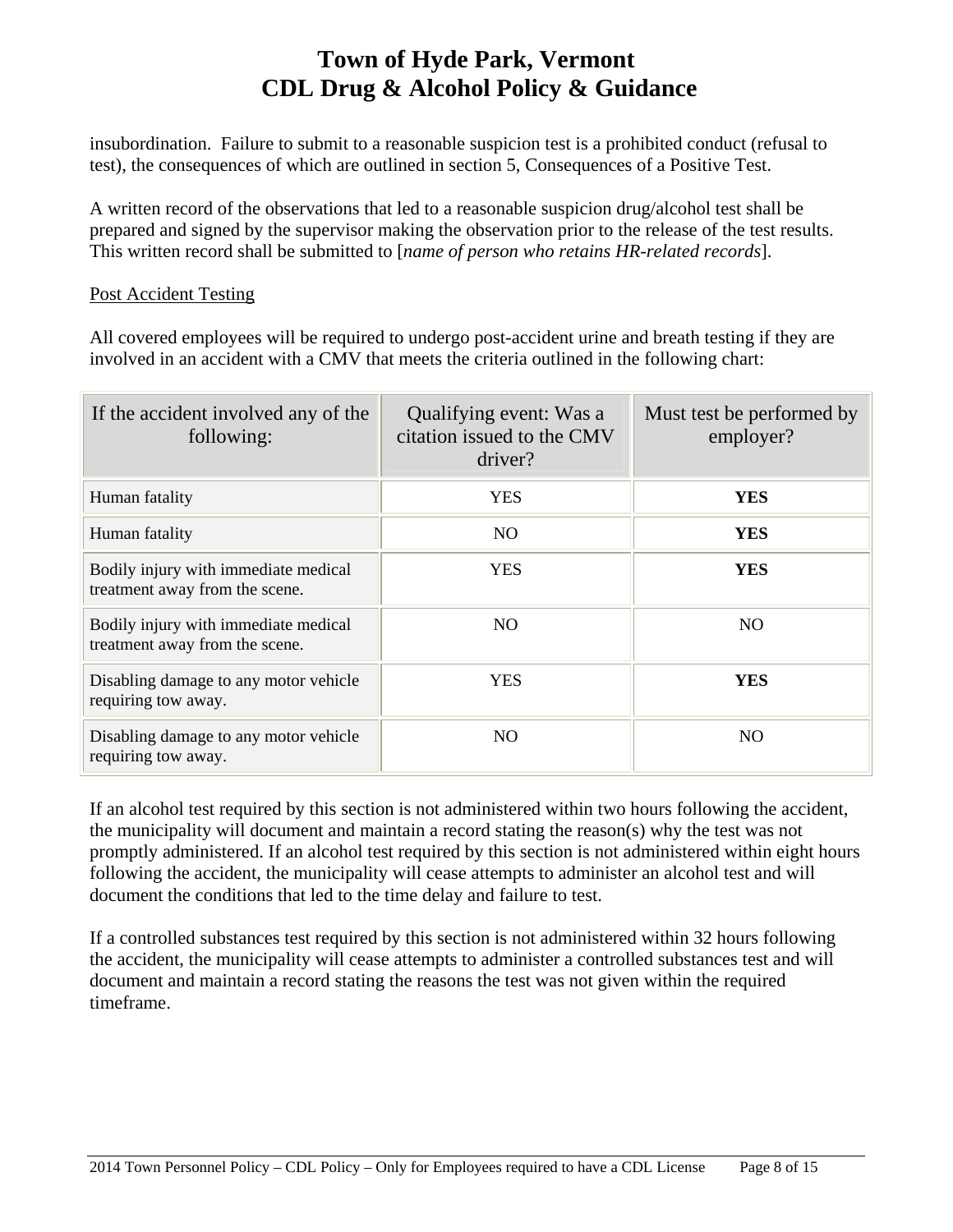### **5. Consequences of a Positive Test**

All employees who have a positive test as defined in Appendix A will be referred to a DOT approved SAP. ODT and/or Invest EAP will be contacted to obtain the name of a qualified SAP. This contact information will be provided to the employee.

Any employee who is permitted to attempt to return to duty is responsible for the costs of treatment from the SAP, as well as the costs of return to duty and follow-up testing.

#### Return to Duty Testing

All covered employees who previously tested positive on a drug or alcohol test or who refused a test must test negative for drugs, alcohol (below 0.02%), or both and be evaluated and released by the SAP before returning to work. For an initial positive drug test, a return to duty drug test is required and an alcohol test is allowed. For an initial positive alcohol test, a return to duty alcohol test is required and a drug test is allowed. Following the initial assessment, the SAP will recommend a course of rehabilitation unique to the individual. The SAP should schedule the return to duty testing only when the employee is known to be drug and alcohol-free and there is no risk to public safety. **Return to duty testing MUST be performed under direct observation.**

#### Follow Up Testing

After passing return to duty testing, the driver is required to submit to at least 6 follow up tests during the first 12 months following return to duty. Follow up testing may be required for up to 60 months unless the substance abuse professional determines that testing is no longer warranted. All follow up tests are unannounced and may include testing for drugs and/or alcohol.

Follow up alcohol testing will be conducted only when the driver is performing or just before performing safety sensitive functions, or just after the driver has ceased performing safety-sensitive functions. **Follow up testing MUST be performed under direct observation.**

Follow up testing is separate from and in addition to random, post-accident, reasonable suspicion, and return to duty testing.

### **6. Employee Information**

Employees are encouraged to seek information regarding the effects of alcohol and controlled substances and their health, employment, and personal life. Such information is available at:

http://www.higheredcenter.org/resources/national-clearinghouse-alcohol-and-drug-information-ncadi http://www.samhsa.gov/; http://www.fmcsa.dot.gov/rules-regulations/topics/drug/drug.htm http://www.investeap.org/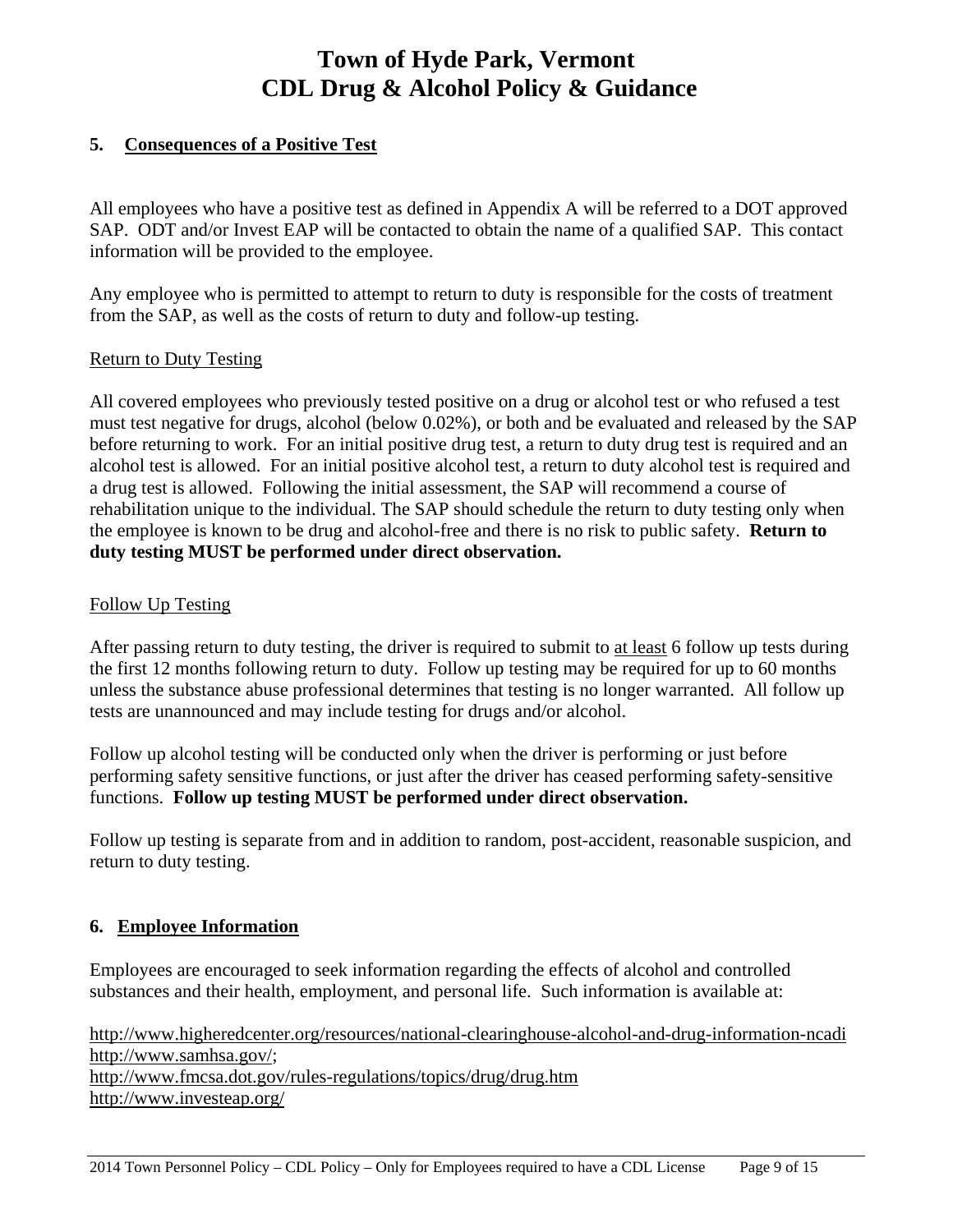#### **APPENDIX A-Definitions**

*Accident* for the purposes of this policy means an occurrence associated with the operation of a CMV which requires a Commercial Drivers License to operate, if as a result:

- An individual dies, or
- An individual suffers a bodily injury and immediately receives medical treatment away from the scene of the accident, or,
- One or more vehicles incur disabling damage as the result of the occurrence and are transported away from the scene by a tow truck or other vehicle. For purposes of this definition, *disabling damage* means damage that precludes departure of any vehicle from the scene of the occurrence in its usual manner in daylight after simple repairs. Disabling damage includes damage to vehicles that could have been operated but would have been further damaged if so operated, but does not include:
	- o damage which can be remedied temporarily at the scene of the occurrence without special tools or parts, or
	- o tire disablement without other damage even if no spare tire is available, or
	- o damage to headlights, taillights, turn signals, horn, mirrors or windshield wipers that makes them inoperative.

*Adulterated specimen* is a specimen that contains a substance that is not expected to be present in human urine, or contains a substance expected to be present but is at a concentration so high that it is not consistent with human urine.

*Alcohol* means the intoxicating agent in beverage alcohol, ethyl alcohol, or other low molecular weight alcohols contained in any beverage, mixture, mouthwash, candy, food, preparation or medication.

*Alcohol Concentration* is expressed in terms of grams of alcohol per 210 liters of breath as measured by an evidential breath-testing device (EBT).

*Canceled Test* is a drug test that has been declared invalid by a Medical Review Officer. A canceled test is neither positive nor negative.

*Commerce* means any trade, traffic or transportation within the jurisdiction of the United States between a place in a State and a place outside of such State, including a place outside of the United States and trade, traffic, and transportation in the United States which affects any trade, traffic, and transportation described above.

*Commercial motor vehicle* means a motor vehicle or combination of motor vehicles used in commerce, to transport passengers, or property if the motor vehicle:

• Has a gross combination weight rating of 11,794 or more kilograms (26,001 or more pounds) inclusive of a towed unit with a gross vehicle weight rating of more than 4,536 kilograms (10,000 pounds); or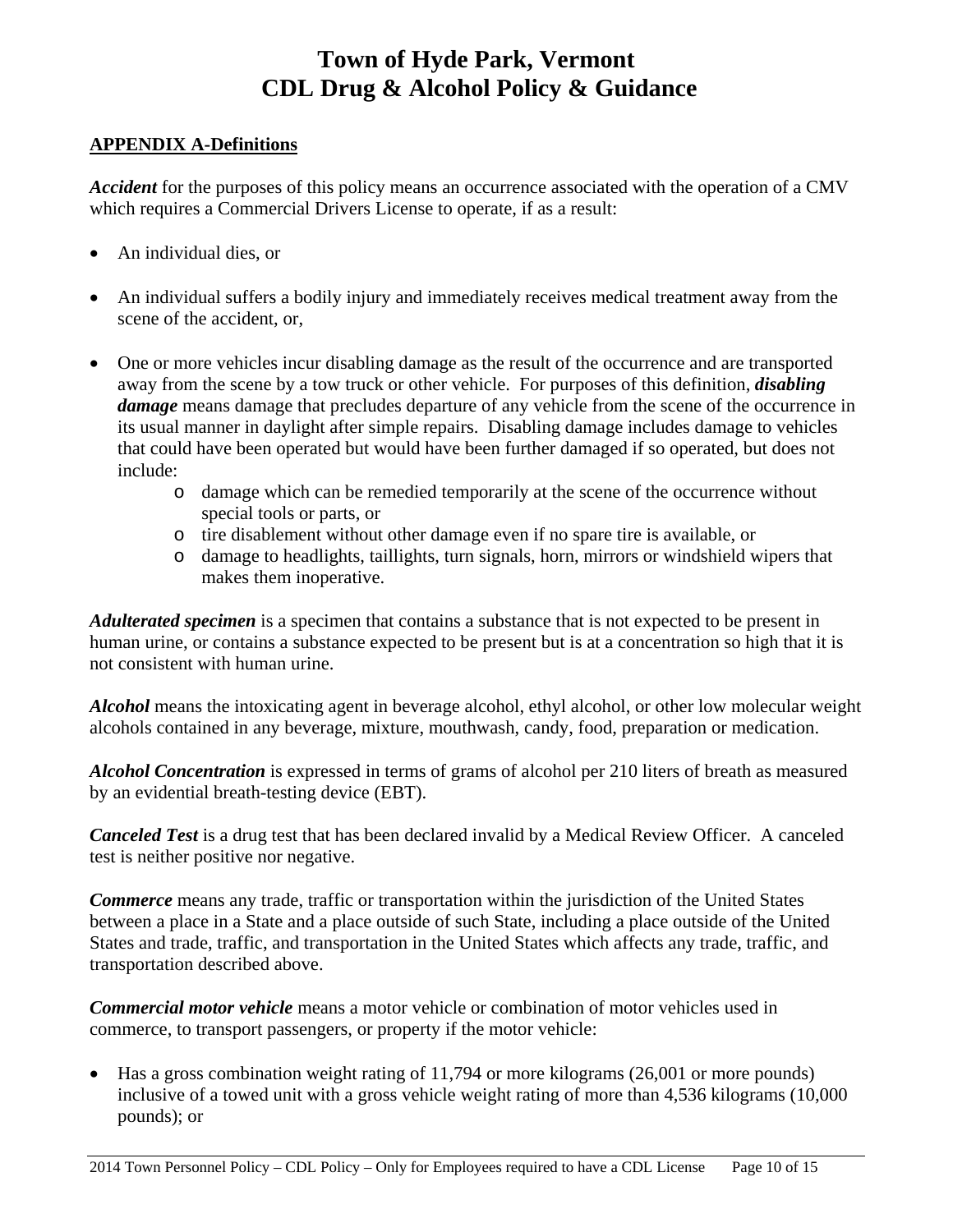- Has a gross vehicle weight rating of 11,794 or more kilograms (26,001 or more pounds); or
- Is designed to transport 16 or more passengers, including the driver; or
- Is of any size and is used in the transportation of materials found to be hazardous for the purposes of the Hazardous Materials Transportation Act and which require the motor vehicle to be placarded under the Hazardous Materials Regulations (49 CFR part 172, subpart F).

*Covered Employee* means an employee who performs a safety-sensitive function including an applicant or transferee who will be hired to perform a safety-sensitive function

*Medical Review Officer (MRO)* means a licensed physician (medical doctor or doctor of osteopathy) who is responsible for receiving laboratory results generated by the drug testing program who has knowledge of substance abuse disorders and has appropriate medical training to interpret and evaluate an individual's confirmed positive test result, together with his/her medical history and any other relevant bio-medical information.

*Negative test result* for a drug test means a verified presence of the identified drug or its metabolite below the minimum levels specified in 49 CFR Part 40, as amended. An alcohol concentration of less than 0.02% BAC is a negative test result.

*Negative Dilute* is a drug test specimen showing a creatinine level of greater than 5mg/dl and less than 20 mg/dl.

*Non-negative test result* is a test result found to be adulterated, substituted, invalid, or positive for a drug or drug metabolites. Non-negative results are considered a positive test or a refusal to test if the MRO cannot determine a legitimate medical explanation.

*Observed Collection* means the donor will provide his or her sample under the direct observation of either a collector or another individual of the same gender. The donor must raise his or her shirt, blouse, or dress/skirt, as appropriate, above the waist; and lower clothing and underpants to show the observer, by turning around, that he/she does not have a prosthetic device. After the observer has determined that the donor does not have a prosthetic device, the donor may return his/her clothing to its proper position for observed urination.

*Positive test result* for a drug test means a verified presence of the identified drug or its metabolite at or above the minimum levels specified in 49 CFR Part 40, as amended. A positive alcohol test result means a confirmed alcohol concentration of 0.04% BAC or greater.

*Prohibited drug* means marijuana, cocaine, opiates, amphetamines, phencyclidine, or MDMA (ecstasy) at levels above the minimum thresholds specified in 49 CFR Part 40, as amended.

*Safety-sensitive function* includes the timeframe that begins when a driver starts work or is required to be in readiness to work until the time he/she is relieved from work and all responsibility for performing work. Safety-sensitive functions shall include:

 All time at an employer or shipper plant, terminal, facility, or other property, or on any public property, waiting to be dispatched, unless the driver has been relieved from duty by the employer;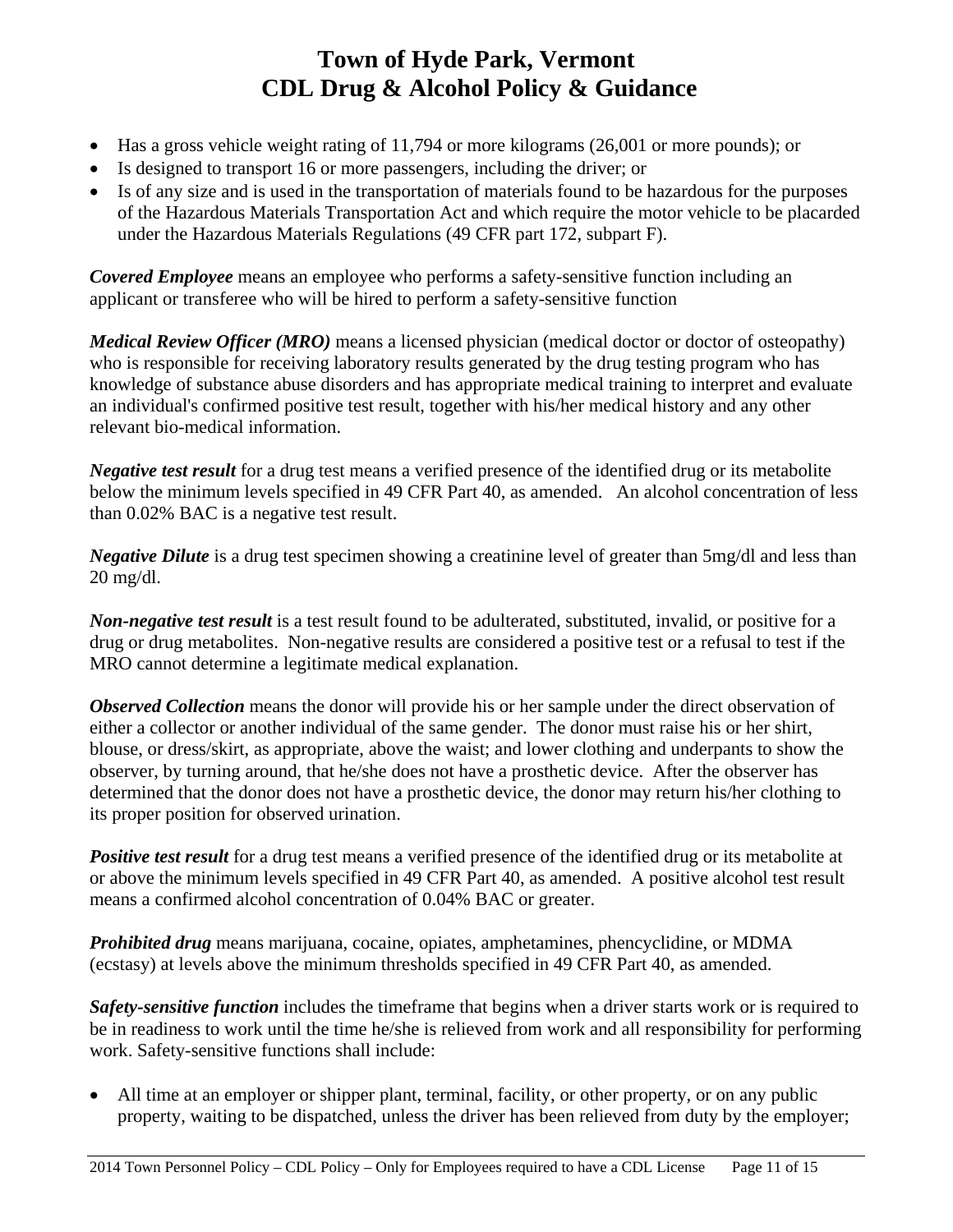- All time inspecting, servicing, or conditioning any commercial motor vehicle at any time;
- All time spent at the driving controls of a commercial motor vehicle in operation;
- All time, other than driving time, in or upon any commercial motor vehicle except time spent resting in a sleeper berth;
- All time loading or unloading a vehicle, supervising, or assisting in the loading or unloading, attending a vehicle being loaded or unloaded, remaining in readiness to operate the vehicle, or in giving or receiving receipts for shipments loaded or unloaded; and
- All time repairing, obtaining assistance, or remaining in attendance upon a disabled vehicle.

*Shy Bladder* refers to any time a safety-sensitive employee is unable to provide a 45ml. sample of urine in a single void within a three hour time period.

*Shy Lung* refers to any time a safety-sensitive employee is unable to provide an adequate sample of breath for alcohol testing.

*Substance Abuse Professional (SAP)* means a licensed physician (medical doctor or doctor of osteopathy) or licensed or certified psychologist, social worker, employee assistance professional, or addiction counselor (certified by the National Association of Alcoholism and Drug Abuse Counselors Certification Commission or by the International Certification Reciprocity Consortium/Alcohol and other Drug Abuse) with knowledge of and clinical experience in the diagnosis and treatment of drug and alcohol related disorders.

*Substituted specimen* is a specimen with creatinine and specific gravity values that are so diminished that they are not consistent with human urine.

*Test Refusal or refusal to test* occurs when an employee:

- Fails to appear for any test within a reasonable time, as determined by the employer or testing pool administrator, after being directed to do so by the employer;
- Fails to remain at the testing site until the testing process is complete;
- Fails to provide a urine specimen for any drug test required by Part 40 or DOT agency regulations;
- In the case of a observed collection in a drug test, fails to permit the observation or monitoring of collecting of a specimen;
- Fails to provide a sufficient amount of urine when directed, and it has been determined, through a required medical evaluation, that there was no adequate medical explanation for the failure;
- Fails or declines to take a second test that the employer or collector has directed the employee to take;
- Fails to undergo a medical examination or evaluation, as directed by the MRO as part of the verification process, or as directed by the DER as part of the "shy bladder'' procedures;
- Fails to cooperate with any part of the testing process (e.g., refuses to empty pockets when so directed by the collector, behaves in a confrontational way that disrupts the collection process);
- If the MRO reports that there is verified adulterated or substituted test result.

*Verified negative test* means a drug test result reviewed by a medical review officer and determined to have no evidence of prohibited drug use above the minimum cutoff levels established in DOT Rule 49 CFR Part 40 Section 40.87 as revised.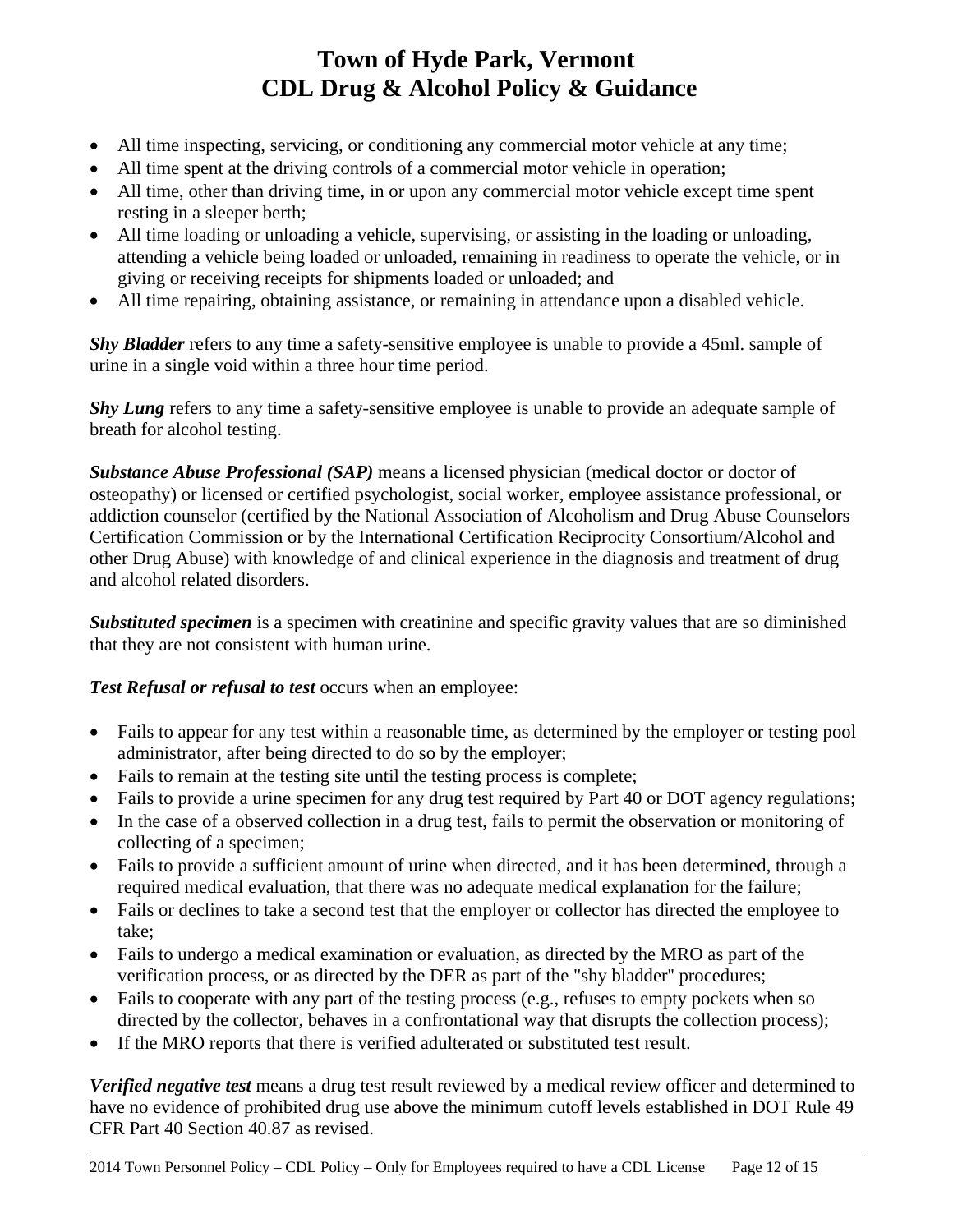*Verified positive test* means a drug test result reviewed by a medical review officer and determined to have evidence of prohibited drug use above the minimum cutoff levels specified in DOT Rule 49 CFR Part 40 Section 40.87 as revised.

**Validity testing** is the evaluation of the specimen to determine if it is consistent with normal human urine. The purpose of validity testing is to determine whether certain adulterants or foreign substances were added to the urine, if the urine was diluted, or if the specimen was substituted.

### **APPENDIX B-Contacts & Information**

**OCCUPATIONAL DRUG TESTING, LLC**  Manchester, NH 800-211-4469

**VLCT/PACIF**  Risk Management Services 89 Main St. Montpelier, Vermont 05602 802-229-9111

**INVEST EAP**  108 Cherry Street, Suite 203 Burlington, Vermont 05401 MAIN OFFICE: 888.392.0050 FAX: 802.863-7515 staff@investeap.org

Employee Access to Information

49 CFR part 40 and 49 CFR part 382 must be available upon request to covered employees and representatives of employee organizations. 49 CFR part 40 is accessible on line at http://www.dot.gov/ost/dapc, by fax on demand at 1-800-225-3784 requesting document 151, by phone at 1-866-512-1800, or by writing to U.S. Department of Transportation, Office of Drug and Alcohol Policy and Compliance, 400 Seventh Street SW, Room 10403, Washington, D.C. 20590.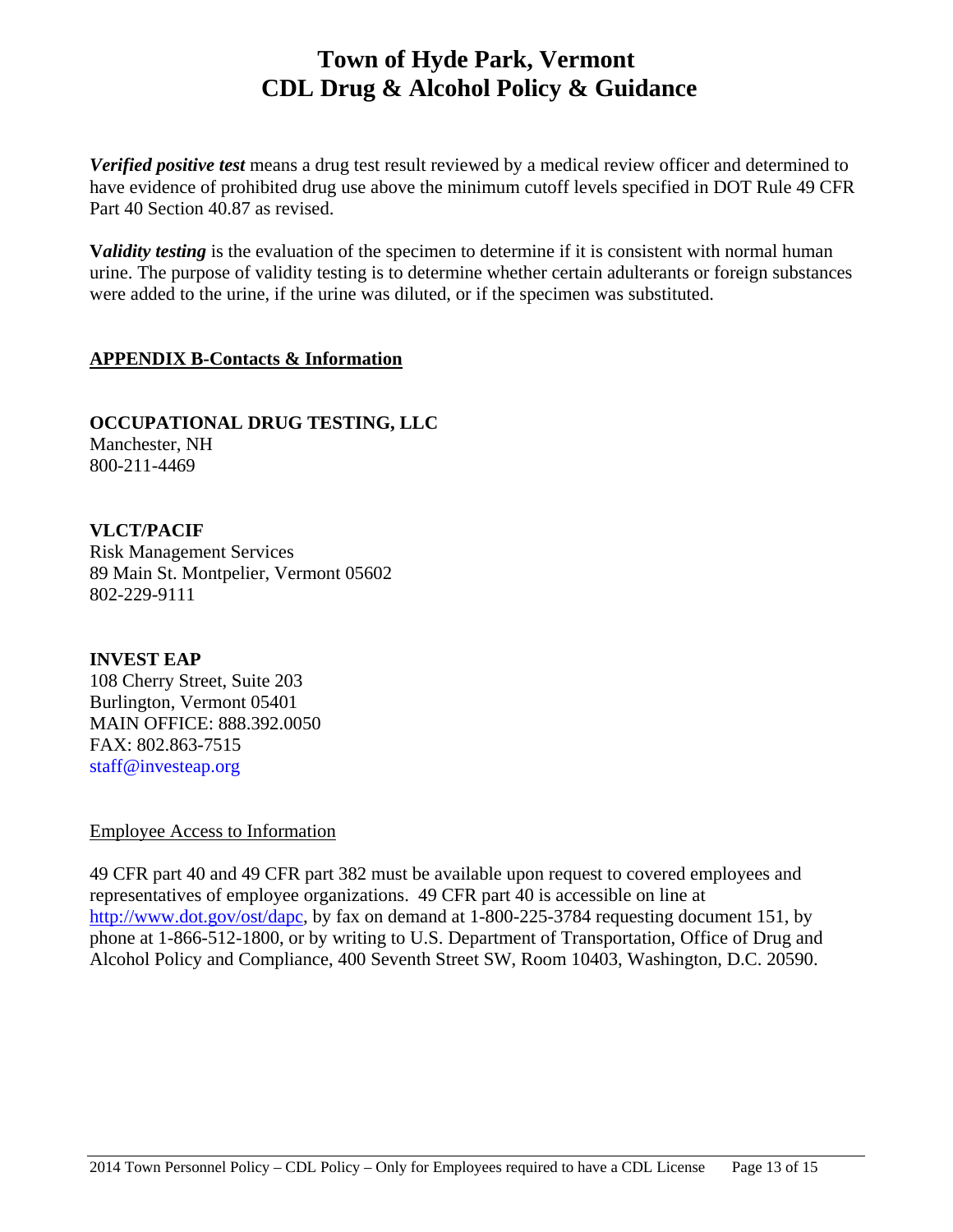#### **APPENDIX C- CDL Drug & Alcohol Testing Policy-Sample Acknowledgement Form**

### [*Town of Hyde Park*

 I HEREBY ACKNOWLEDGE that I have received a copy of and read and understand my employer's **CDL Drug & Alcohol Testing Policy.** I understand that I must abide by its terms as a condition of employment. I understand that during my employment I may be required to submit to a controlled substances and/or alcohol test based on U.S. Department of Transportation (DOT) and Federal Motor Carrier Safety Administration (FMCSA) regulations.

 I also understand that refusal to submit to a controlled substances or alcohol test is a violation of DOT regulations and the above referenced policy and may result in disciplinary action, including suspension (with or without pay) or termination of employment for gross and willful misconduct. I further understand the consequences of controlled substances and/or alcohol use as outlined in this policy.

 I acknowledge that the provisions of my employer's CDL Drug and Alcohol Policy are part of the terms and conditions of my employment, and that I agree to abide by them.

 By signing below, I also acknowledge that I understand the meaning of this form and agree that it will be used to document my understanding of the CDL Drug & Alcohol Testing Policy.

Printed Name of Employee/Applicant: \_\_\_\_\_\_\_\_\_\_\_\_\_\_\_\_\_\_\_\_\_\_\_\_\_\_\_\_\_\_\_\_\_\_\_\_\_\_\_\_\_\_

Signature of Employee/Applicant: \_\_\_\_\_\_\_\_\_\_\_\_\_\_\_\_\_\_\_\_\_\_\_\_\_\_\_\_\_\_\_\_\_\_\_\_\_\_\_\_\_\_\_\_\_\_

\_\_\_\_\_\_\_\_\_\_\_\_\_\_\_\_\_\_\_\_\_\_\_\_\_\_\_\_\_\_\_\_\_

Employee/Applicant CDL ID #

Date:

Witness Signature: \_\_\_\_\_\_\_\_\_\_\_\_\_\_\_\_\_\_\_\_\_\_\_\_\_\_\_\_\_\_\_\_\_\_\_\_\_\_\_\_\_\_\_\_\_\_\_\_\_\_\_\_\_\_\_\_\_\_\_

Date:

*Original Acknowledgment of Receipt and Understanding will be kept in the Driver's Qualification File.* Check here  $\Box$  to confirm copy given to employee/applicant.